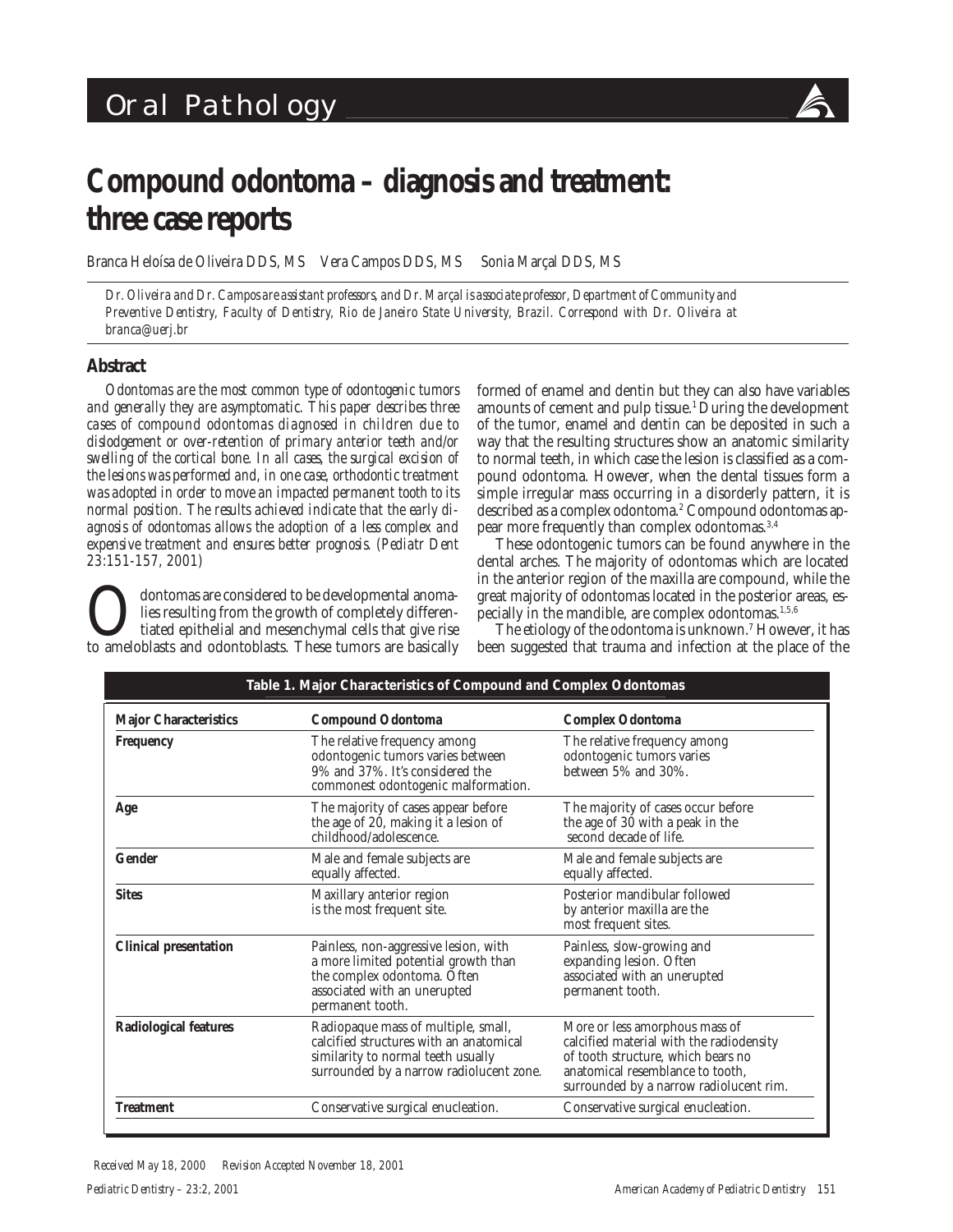

Fig 1. Case 1. Clinical aspect showing dislodgement of the upper left primary central incisor.



Fig 2. Case 1. Periapical radiograph showing two lesions of compound odontoma.

lesion can offer ideal conditions for its appearance.<sup>7,8</sup> In general they are asymptomatic, have slow growth,<sup>1</sup> and seldom exceed the size of a tooth, but when large can cause expansion of the cortical bone.<sup>1,2</sup>

Odontomas may be diagnosed at any age but they are usually detected during the first two decades of life.<sup>1,3</sup> One study analyzed 396 cases and showed that diagnosis usually happens between ages 11 and 15 years.<sup>4</sup> Another study comprising 149 cases concluded that the lesions are detected most often during the second decade of life. $^6$  Many times odontomas are found associated with unerupted teeth.<sup>1,6,9,10-14</sup> The canines, followed by upper central incisors and third molars, are the most frequent teeth impacted by odontomas.4 In a very few instances odontomas are related to missing teeth.<sup>8</sup> Generally these malformations are intraosseous, but occasionally they may erupt into the oral cavity.8,14



Fig 3. Case 1. Three mineralized structures removed from the interior of the lesion.

Radiographic aspects of odontoma are characteristic. The complex odontoma appears as an irregular mass of calcified material surrounded by a thin radiolucent area with smooth periphery, and the compound type shows calcified structures resembling teeth in the center of a well-defined radiolucent lesion. A periodontal and pericoronary space characteristic of unerupted teeth is seen around each tooth.3,7 A developing odontoma can be discovered by routine radiography, but may cause difficulty in identification due to lack of calcification.7

The histological examination of odontomas often shows the presence of enamel matrix, dentin, pulp tissue, and cementum that can, but need not, exhibit a normal relationship.1,7 Compound odontomas are formed by tooth-like structures which resemble pulp tissue in the central portion surrounded by a dentin shell and partially covered by enamel. Complex odontomas are conglomerates without orientation of dentin, enamel, enamel matrix, cementum, and areas of pulp tissue. The capsule of connective tissue that surrounds an odontoma is similar to the follicle that covers a normal tooth.7

Odontomas are treated by conservative surgical removal and there is little probability of recurrence.1,8 Ameloblastic fibroodontomas and odontoameloblastomas show a great resemblance to common odontomas, especially in the radiographic examination. Therefore, it has been suggested that all specimens should be sent to an oral pathologist for microscopic examination.7,8 Besides, proper patient care should include careful clinical and radiographical follow-up.15

The ameloblastic fibro-odontoma is defined as a tumor with the general features of an ameloblastic fibroma but that also contains enamel and dentin.1,16 It is usually encountered in children with an average age of 10 years.<sup>1</sup> It has been suggested that ameloblastic fibro-odontomas should not be considered as true neoplastic odontogenic lesions, but rather as a stage preceding the complex odontoma which would be the final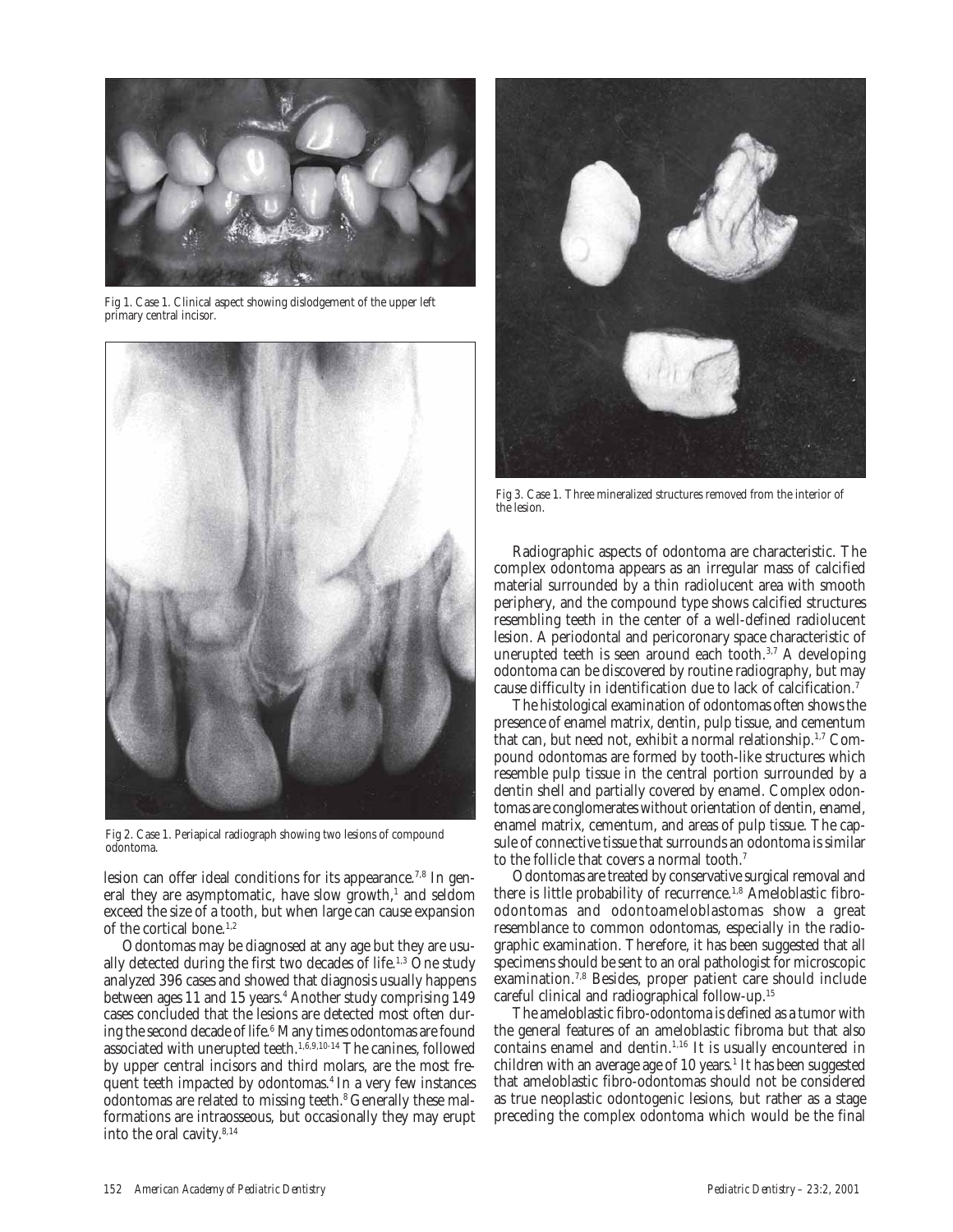

Fig 4. Case 1. Periapical radiograph post surgery.



Fig 7. Case 2. Periapical radiograph showing the presence of a compound odontoma.



Fig 5. Case 1. Intraoral view 3 years after surgery.



Fig 6. Case 2. Intraoral view before surgery.

stage in this line of development of hamartomatous lesions.<sup>15</sup> Other authors consider that, despite the fact that some lesions diagnosed as ameloblastic fibro-odontomas can be developing odontomas, all cases of ameloblastic fibro-odontomas should not be considered as hamartomatous in nature since there are rare cases of ameloblastic fibro-odontomas showing true neoplastic behavior.16 The majority of the ameloblastic fibro-odontomas are found in the posterior region of the mandible. These lesions seem to be exclusively central or intraosseous tumors. They are also characterized by being painless and slow-growing.15 Radiographically, the tumor shows a well-defined unilocular or, rarely, multilocular radiolucent defect that contains a variable amount of calcified material with the radiodensity of dental hard tissues. The calcified material within the lesion may appear as multiple, small radiopacities or as a solid conglomerate mass.1,15 It can be differentiated from the odontoameloblastoma by the fact that it is well circumscribed and usually separates easily from its bony bed.<sup>2</sup> The treatment of choice is conservative surgical enucleation and prognosis is excellent.1,15 However, development of an ameloblastic fibrosarcoma after curettage of an ameloblastic fibro-odontoma has been reported.<sup>1</sup>

The ameloblastic fibrosarcoma is considered to be the malignant counterpart of the ameloblastic fibroma and often represents a recurrence of a tumor previously diagnosed as an ameloblastic fibroma or an ameloblastic fibro-odontoma.<sup>1</sup> It is characterized by a malignant transformation of the ectomesenchymal component of the tumor and not the odontogenic epithelium.16 The average age at time of diagnosis for the ameloblastic fibrosarcoma is 27.5 years, as opposed to 14.8 years for the ameloblastic fibroma and 9 years for the ameloblastic fibro-odontoma. This age difference supports a step-wise progression of a benign to a malignant tumor.<sup>15</sup> Ra-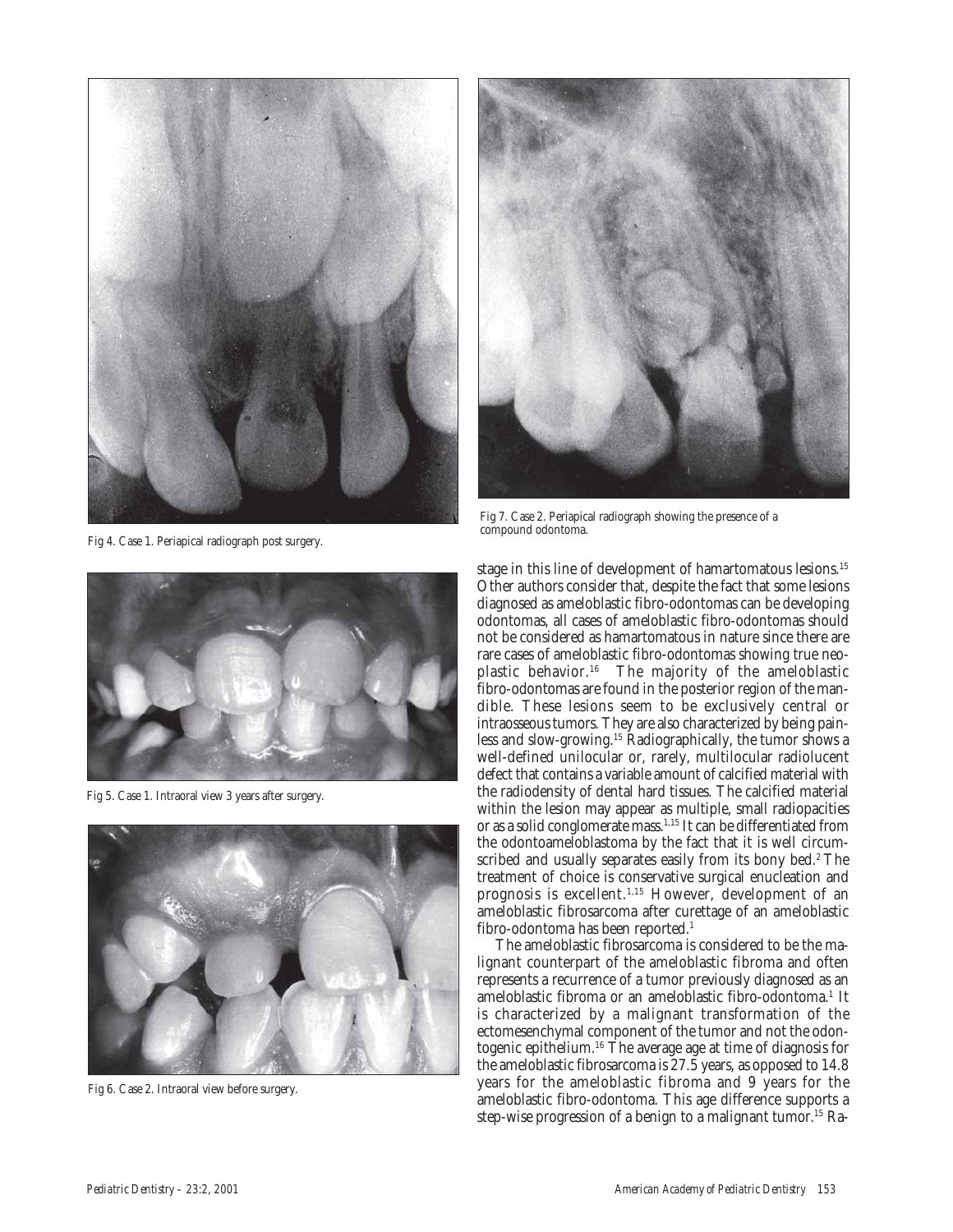

Fig 8. Case 2. Seven mineralized structures with tooth-like appearance removed from the interior of the lesion.



Fig 9. Case 2. Intraoral view 1 year after surgery.



Fig 10. Case 3. Intraoral view showing overretention of the primary upper right central incisor.



Fig 11. Case 3. Periapical radiograph showing the presence of a compound odontoma blocking the eruption of the permanent upper right central incisor.

diographically, the ameloblastic fibrosarcoma shows an ill-defined destructive radiolucent lesion that suggests a malignant process. Pain and swelling associated with rapid clinical growth are common complaints. Patients diagnosed with this condition should be treated by radical surgical excision, since the tumor is locally agressive and infiltrates adjacent bone and soft tissues. Long-term prognosis is uncertain because of the few reported cases with adequate follow-up.1

The odontoameloblastoma is an extremely rare odontogenic tumor that contains an ameloblastomatous component together with odontoma-like elements. This lesion appears to occur more often in the mandible of young patients. Radiographically, this tumor shows a radiolucent, destructive process that contains calcified structures. These have the radiodensity of tooth structure and may resemble miniature teeth or occur as larger masses of calcified material similar to a complex odontoma. Multiple recurrences of odontoameloblastomas have been reported after local curettage and it appears that this tumor has the same biologic potential as the ameloblastoma. So, it is considered wise to treat a patient with an odontoameloblastoma in the same manner as one with an ameloblastoma. However, because of the rarity of odontoameloblastomas, there are no valid data on the longterm prognosis.  $1,2$ 

When the odontomas are associated with unerupted teeth, orthodontic traction of the impacted tooth soon after removal of the lesion may be needed, especially if it is not diagnosed and treated early.5,12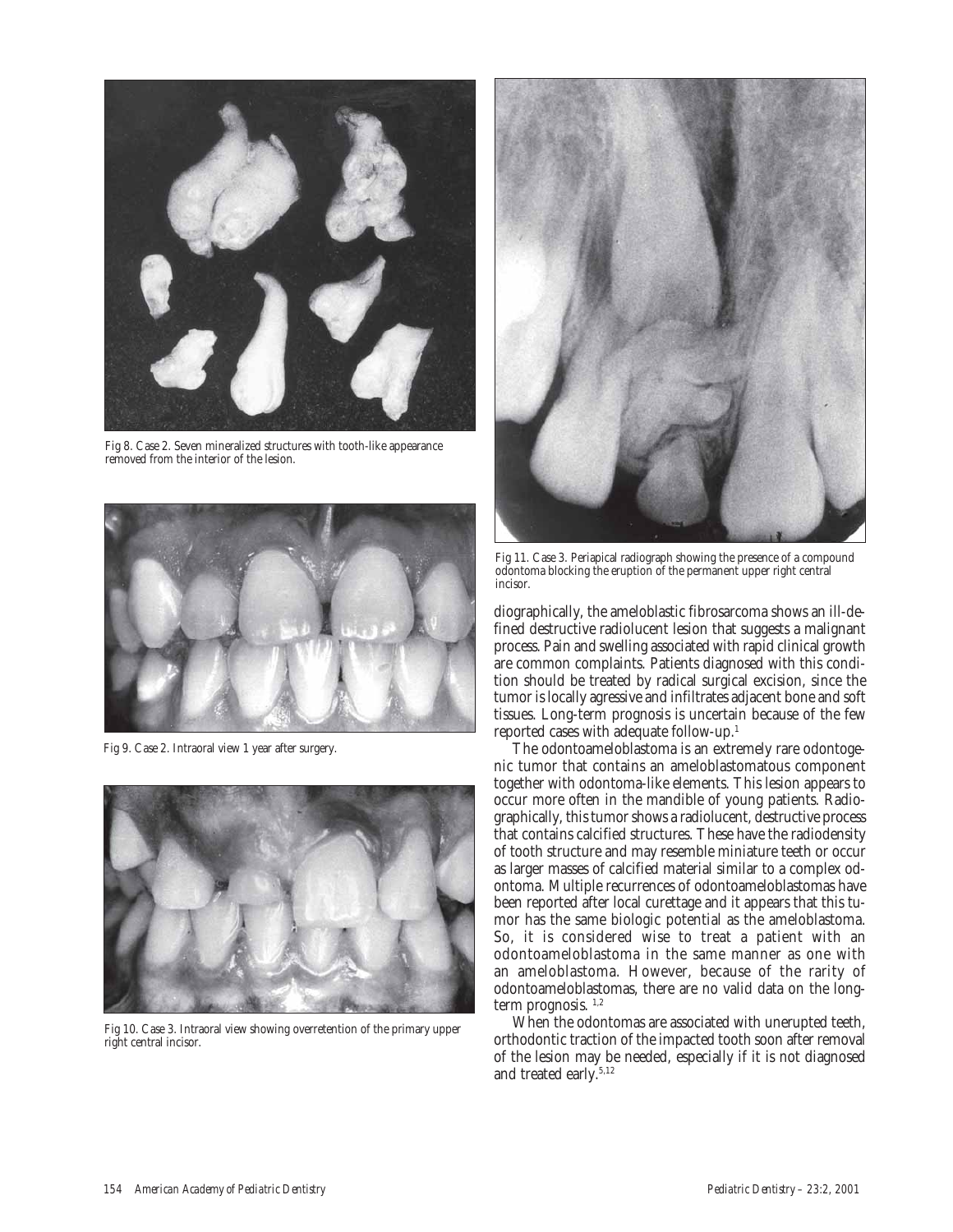

Fig 12. Case 3. Occlusal radiograph showing small mineralized structures in the interior of the lesion.

## **Case reports**

#### **Case 1**

A 5-year-old white female presented to the pediatric dental clinic with a chief complaint of changing position of the upper left primary central incisor. During the examination, the upper left primary incisor crown revealed a labial displacement and showed an intrusion when compared to the crowns of the neighboring teeth (Fig 1). According to the mother there was no previous dental trauma.

Radiographic examination (Clark's Technique) revealed the presence of two lesions of compound odontomas in the palatal region of the upper primary central incisors (Fig 2). Surgery was performed to remove the two lesions and three mineralized structures showing a tooth-like appearance were found within them (Fig 3). The surgical procedure was performed by an oral surgeon assisted by a pediatric dentist. The patient was treated under local anesthesia, without any premedication and the patient's behavior during the procedure was classified as definitely positive, according to Frankl Behavior Rating Scale.<sup>17</sup> Postoperative oral and written instructions specifically related to the maintenance of an appropriate oral hygiene, ingestion of cold and soft meals, refraining from physical exercise during 48 hours, and management of pain were given to the patient's mother. The primary incisors were left in the arch and buccal reduction of the position of the upper left primary lateral incisor was observed (Fig 4). When the upper permanent central incisors erupted into the oral cavity, their crowns were proclined. A removable appliance was used to improve their position. Three years after the surgery all permanent anterior teeth were present in the maxillary dental arch, but a discrepancy in the upper midline could be noticed (Fig 5).

#### **Case 2**

A 12-year-old female patient presented to the pediatric dental clinic complaining about an increased volume of gingiva in the root region of the upper right permanent central and lateral incisors and upper right permanent canine, and also a proclined labial crown of the upper right permanent lateral incisor (Fig 6). The patient reported no trauma in the upper region of the



Fig 13. Case 3. Bracket bonded to the crown of the impacted tooth.

mouth. Intraoral radiographic examination showed a compound odontoma-like lesion, located buccally to the root of the upper permanent lateral incisor (Fig 7). The lesion containing seven structures like small teeth in different developing stages was removed surgically (Fig 8). One year after the surgery it was verified that the permanent lateral incisor had returned to its normal position and that there was no recurrence of the lesion (Fig 9).

#### **Case 3**

An 11-year-old male patient presented to the pediatric dental clinic for routine dental care. He was worried about the presence of an upper primary central incisor, although the neighboring teeth were all permanent. The mother reported that when the child was five months old he fell hitting his mouth on the floor and after that the primary teeth erupted with a dark discoloration. Clinical examination showed an overretention of the tooth and an increased volume next to the distal area of the root of the primary upper right central incisor (Fig 10).

Radiographic examination (Clark's and Occlusal Technique) revealed the presence of an odontoma-like lesion in the buccal region of the primary incisor root. The lesion caused an impacted position of the corresponding permanent incisor (Fig 11). Due to its complexity, the case was managed by a multidisciplinary team including a pediatric dentist, an orthodontist and an oral surgeon. Afterward, a periodontist was also consulted. Surgical removal of the odontoma was performed and a number of calcified small structures looking like teeth were found in it, as was anticipated from the occlusal radiograph (Fig 12). The surgery was performed by an oral surgeon assisted by a pediatric dentist. The patient was treated under local anesthesia, without any premedication.

Because the impacted permanent tooth showed a fully formed root resulting in little spontaneous eruption potential, it was decided that an orthodontic device would have to be placed in order to guide the impacted tooth into its position. So, at the time of the surgery, a bracket was bonded to the labial surface of the crown (Fig 13). After healing of the soft tissues, traction of the unerupted maxillary right central incisor was initiated (Figs 14 and Fig 15). Later, it was decided that, in order to achieve a better control of the movement of the tooth, the palatal bar should be replaced by a partial fixed appliance (Fig 16). All orthodontic procedures were performed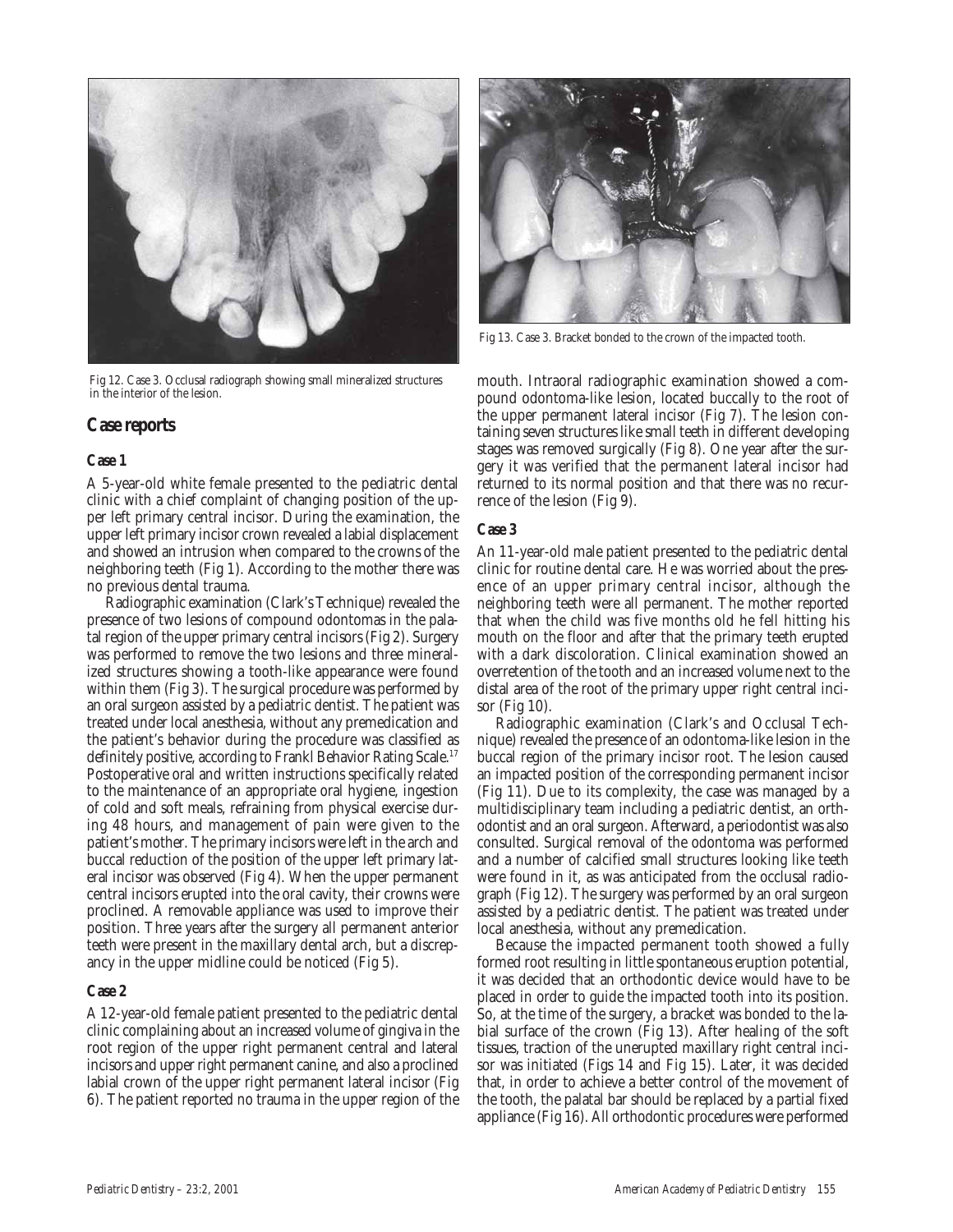

Fig 14. Case 3. Appliance initially used for traction of the impacted tooth (front view).



Fig 15. Case 3. Appliance initially used for traction of the impacted tooth (occlusal view).

by a post-graduate student under the supervision of an orthodontist at the Orthodontics Department. After three years, the permanent maxillary right central incisor was finally brought into the dental arch but uneven gingival margins and clinical crowns of the upper incisors could be noticed (Fig 17). Upon reevaluation of the case, the dental team decided that the patient should be submitted to full fixed orthodontic treatment.

## **Discussion**

Odontomas are relatively common odontogenic lesions, generally asymptomatic, and are rarely diagnosed before the second decade of life. They frequently lead to impaction or delayed eruption of permanent teeth. $1,2$ 

The three cases described in this study were initially diagnosed as compound odontomas since the radiographic examination of the lesions showed a variable number of calcified interior structures anatomically similar to small teeth.<sup>1,2,8,9</sup> This diagnosis was later confirmed by histotological examination of the lesions after their surgical removal.

All tumors were found on the anterior region of the maxilla, which, according to many researchers<sup>5,6,7</sup> is the most common location. One of the patients had suffered a trauma in the region where the lesion developed. According to the literature, the development of the odontoma could be related to this trauma.7,8 In two cases the odontoma produced a small swelling of the cortical bone and in Case 2 this occurrence contributed to the discovery of the lesion. In both cases the



Fig 16. Case 3. Appliance used for final traction of the impacted tooth .



Fig 17. Case 3. Intraoral view three years after surgery .

observed swelling was possibly related to the size of the lesions, since one of them showed seven and the other nine small toothlike interior structures. In Case 1, although there were only three tooth-like interior structures in the lesion, they were large enough to dislodge the primary incisor, which prompted the mother of the child to seek dental treatment.

The third case showed a large odontoma causing impaction of a permanent tooth. Delayed diagnosis of the lesion resulted in complete root formation of the unerupted upper central incisor, making it necessary to use orthodontic traction of the affected tooth in order to guide it to an adequate position in the dental arch. This therapeutic approach is recommended by Bengston et al.<sup>5</sup> and Oliver and Hodges.<sup>12</sup> When the impacted tooth came into the dental arch, it was observed that the same crown length for the upper right and left central incisors was not achieved. According to Kajiyama and Kay18 this kind of problem is often encountered following the traction of unerupted teeth, but it may be prevented by minimizing the trauma to the gingiva and surrounding tissues during the surgical procedures using a "closed eruption technique," which guides the tooth to the alveolar crest and pulls it in a backwarddownward direction. In this technique, the surgical flap is repositioned and sutured in place in a way that only the ligating wire attached to the bracket, which is bonded to the palatal surface of the unerupted tooth, is exposed into the oral cavity. Although it would have been better if gingival recession had been avoided in Case 3, it is still possible to restore an adequate gingival margin appearance by performing periodontal surgery.